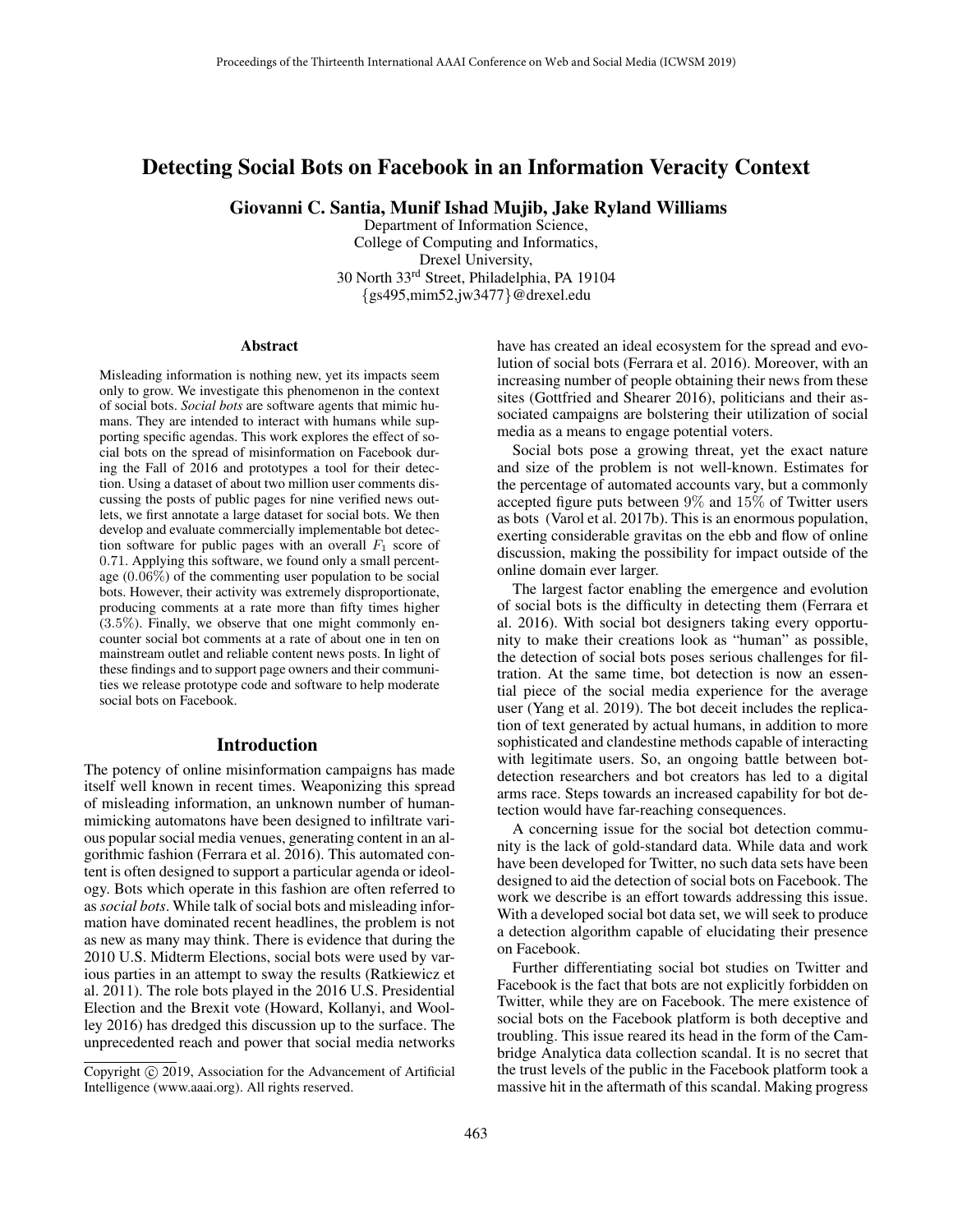in the elimination of social bots would go a long way in rebuilding the trust of Facebook's users in the platform, thus there would be much interest from the public in performing the type of work we set out to do.

During the completion of this work, Facebook altered the functionality of their Graph API—without any warning and made it much more difficult to obtain user-identifying data from public posts, perhaps in response to their public relations meltdown. Our pre-2018 data access allowed us to construct data and prototype social bot detection software for commercial application on Facebook. However, data for implementation now will require page owners to either run our software under their own applications or provide access to our (eventual) implementation of a server-to-server Facebook application with Public Page Content authorization. Thus, we provide an in-page evaluation and set-up for pageowner use, along with a cross-page evaluation to simulate the performance of a potential Facebook app.

To fill the Facebook data gap, this work builds off of a data set—*BuzzFace*—created using a piece of investigative journalism performed by BuzzFeed, in which a selection of news headlines posted to Facebook during September 2016 were annotated for credibility (Santia and Williams 2018). The Facebook community contributed discourse around the posted headlines, resulting in *BuzzFace* containing over 1.6 million comments made by over 800, 000 users. From these users we approach our task through a stratified sample of 1, 000, making a training set tractable for annotation. The completion of this work led to our empirical findings that up to 0.6% of the frequent commentators on reliable news stories in our dataset were social bots with nearly one in ten of the comments on said news stories being created by these bots.

### Existing Work

The widespread nature of the social bot problem coupled with the focus of the media on their existence and use has led to their detection being an active domain of research. An informative survey is provided in (Ferrara et al. 2016). A taxonomy of social bot detection systems is proposed which separates the potential methods into three categories:

- systems relying on network theory,
- systems employing crowd-sourced human analysis, and
- machine-learning models using user-based features.

### Graph and Crowd-Sourcing Algorithms

Some notable examples of bot detection methods employing graph techniques include (Chowdhury et al. 2017; Wang 2010; Boshmaf, Beznosov, and Ripeanu 2013; Abokhodair, Yoo, and McDonald 2015). These results are nearly uniformly restricted to Twitter bot detection. Facebook has long used a technique in-house involving their social graph to attempt to protect users from social bots, called *Facebook Immune System* (Stein, Chen, and Mangla 2011). An obvious flaw with techniques such as these lies in their over-reliance on the idea that humans interact mostly with other humans. Truly devious agents can take advantage of the social graph

to position their bots far away from other bots and avoid detection.

One of the most strictly protected types of data on Facebook is that relating to the users themselves—particularly the data necessary to create social graphs of friends and interactions. Now, after the Cambridge Analytica scandal, this data is sure to only get even more difficult to obtain. So, even if Facebook is able to leverage these data to support their community it is by and large not available to the research community. Thus, we move forward with developing a technique that does not rely on social graphs, and can be applied equally well across platforms.

While crowd-sourcing techniques pose additional promise for detection, they come with the weakness of being potentially less accurate than techniques using experts. A study using these techniques is detailed in (Wang et al. 2012). Novices and experts were employed to look at Facebook profiles and assess whether they represented real people or not. The process their experts used was very close to the process which our annotators used. There are a few additional examples of this technique being used, one of the more interesting ones being (Ratkiewicz et al. 2011).

#### Feature-Based Machine Learning

Several studies applying user-based features to machine learning methods on Twitter have been undertaken. An influential bot detection framework—called *SentiBot*—is described in (Dickerson, Kagan, and Subrahmanian 2014). A diverse ensemble of user features existing in four categories were used: tweet syntax, tweet semantics, user behavior, and network-centric properties. The model was constructed using the *India Election data set*, a large corpus of Tweets related to the 2014 Indian Election. One study presents extremely impressive results (Ji et al. 2016). This work first delves into detail about the possible techniques bots might employ in order to evade detection and then establishes 9 new features that hope to detect these evasive techniques. These features were appended to 9 features that were already in use for bot detection. Ultimately, this method yielded an  $F_1$  score of 96.3% when applied to Twitter. While the study goes into copious detail concerning the evasion methods and features used in classification, the descriptions of the data sets used and the algorithms employed are less clear. Thus, little information was gleaned that may have helped improve the results in our work. The most influential study in formulating our algorithm was (Clark et al. 2016). Here a similar feature-based approach was taken in identifying social bots on Twitter. Other notable examples of studies which applied feature-based machine learning algorithms to Twitter social bot detection are discussed further in (Paavola et al. 2016; Stringhini, Kruegel, and Vigna 2010; Chu et al. 2010).

Given the timely and important nature of the rise of social bots, the problem lends itself well to competitions. DARPA held a challenge called *The DARPA Twitter Bot Challenge* in early 2015 to detect bots which promoted specific topics that they referred to as "influence bots" (Subrahmanian et al. 2016). The three top-placing teams all used featurebased machine learning algorithms to produce their results, with their feature categories including: tweet syntax, tweet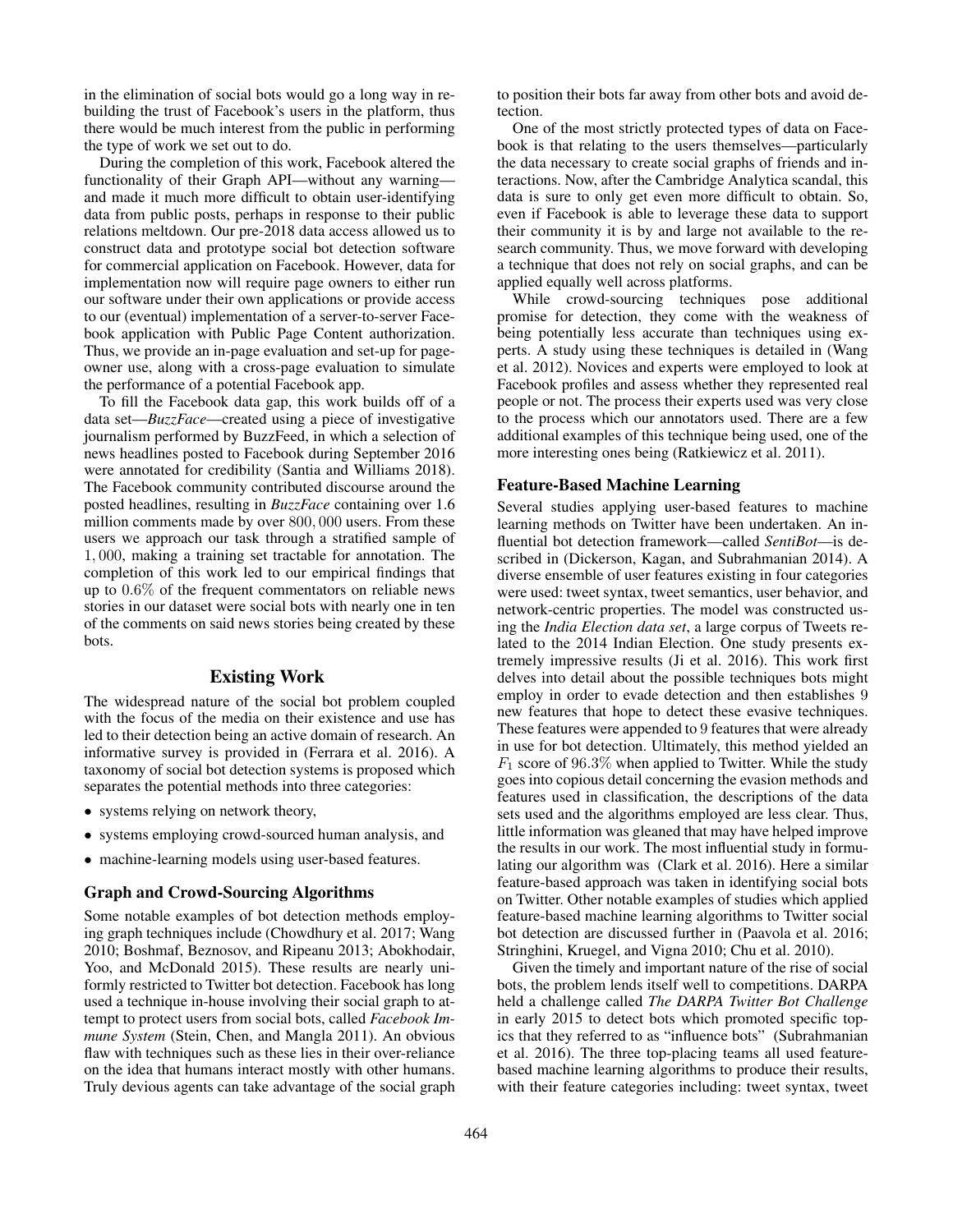semantics, temporal behavior features, user profile features, and network features. These techniques were overall very similar to those of (Dickerson, Kagan, and Subrahmanian 2014), albeit the final results had lower scores.

The first publicly accessible Twitter social bot detection system was called *Bot or Not?* and is discussed in (Davis et al. 2016; Varol et al. 2017a). To use the service, the user must first input a Twitter username that they wish to investigate. The system then uses the Twitter REST API to obtain the necessary metadata and data. The authors state that over 1, 000 features are collected by the system in the following categories: network, user, friends, temporal, content, and sentiment. This system boasts excellent and comprehensive results, but is unfortunately limited only to detecting bots on Twitter. Presumably the largest contributing factor to the dominance of Twitter in the bot detection domain is plethora of data it provides to researchers. The vast majority of the 1, 000 features employed by the *Bot or Not?* system could not be used in our own work on Facebook, as they were simply unavailable to us. For example, all of the social graph features are impossible to replicate using Facebook data, as obtaining a list of a user's friends is impossible using the Facebook Graph API (unless you happen to be friends with said user). Despite these differences, this system is a good point of comparison to our work as we similarly intend for our algorithm to provide continual updates in a streaming fashion.

### Dataset

The corpus used throughout this study consists of 1, 684, 093 Facebook comments obtained using the Facebook Graph API, included in the *BuzzFace* data set (Santia and Williams 2018). These comments were created by a total of 843, 690 unique Facebook users. They comprise the entirety of the Facebook community's discussion of 2, 282 specific news articles posted over a period of seven consecutive business days in September 2016—the height of the U.S. Presidential Election. These news articles were the focus of a piece of investigative journalism by BuzzFeed (Silverman et al. 2016), where a team of journalists analyzed each and assigned them a veracity categorization from among the following categories: *mostly true*, *mostly false*, *mixture of true and false*, and *no factual content*. In order to keep the analysis balanced, BuzzFeed tracked the articles from nine different news outlets of differing political leanings: mainstream, left-leaning, and right-leaning. The mainstream outlets were *ABC News Politics*, *CNN Politics*, and *Politico*, while the left-leaning outlets were *Addicting Info*, *Occupy Democrats*, and *The Other 98%*, and finally the right-leaning outlets consisted of *Eagle Rising*, *Freedom Daily*, and *Right Wing News*. It is important to note that all of the chosen outlets have been "verified" by Facebook and thus maintain quite an influential and respected position among the various news entities on the social media platform.

In order to create and fine-tune our model, it was necessary to first construct an annotated subset of the data. Thus, we produced manual annotations on comments made by 1, 000 of the users. The volume of comments made per user varies quite dramatically throughout the set, but the

|              | Agreement | Cohen's Kappa |
|--------------|-----------|---------------|
| Total        | 86%       | 55.46%        |
| High buckets | 74%       | 48.76%        |
| Low buckets  | 97%       | 38.52%        |
| Binary total | 88.4%     | 62.54%        |

Table 1: Annotation metrics for various subsets of the dataset. The high buckets had most of the non-human users, and was often difficult to decide between cyborg or spammer, leading to the lower Kappa value than the set at large. The low buckets were overwhelmingly human users, but because of this fact any disagreement between the annotators drastically impacted the Kappa value. This led to lower value, which fits in with the difficulty in annotating these users as there was much less text to work with. Combining the spammer and cyborg classes into a single bot class significantly improved inter-annotator agreement, and this classification is what was used by the algorithm in the end.

majority of users are only responsible for a single comment. Thus, establishing an annotation set required stratified sampling based on user comment frequency. We first partitioned the 843, 690 users into bins of size ten based on comment volume. Since sampling evenly-spaced bins would over-represent the minimal commenters and under-represent the most frequent commenters, we finally selected 100 logspaced bins to establish the set of users.

### Annotation

Following a bot annotation protocol based on Twitter (Clark et al. 2016), project team members attempted to assign each user to one of the following three categories: *human*, *spammer*, or *cyborg*. *Spammers* were defined as those primarily automating recurrent posts, often with slight variations to elude account suspension. *Cyborgs* were defined as accounts which primarily copy/paste pieces of text and strategically direct them together in an attempt to pass as human. The annotation protocol also included a *robot* category, whose members generated text independently in response to external stimuli, such as environmental readings, e.g., weather bots. This work excludes the robot category from its annotation since Facebook prohibits these types of obvious automatons. Incidentally, none were observed in the dataset over the course of this work.

Two expert annotators each went through the dataset's stratified sample. After this, a list of users for which the two disagreed was formulated. The two annotators then came together and went through each of the users on the disagreement list and performed a second round of annotations to come up with a final set of agreed upon annotations for modeling. In the end, the annotations created by the separate annotators disagreed on 14.0%. More detailed analysis of the inter-annotator agreement is provided in Table 1.

Upon completion of their task, the annotators determined 84.7% of the users sampled to be human and 15.3% some kind of social bot. The platform exhibited a small spammer population (7 in the 1, 000), especially in comparison to its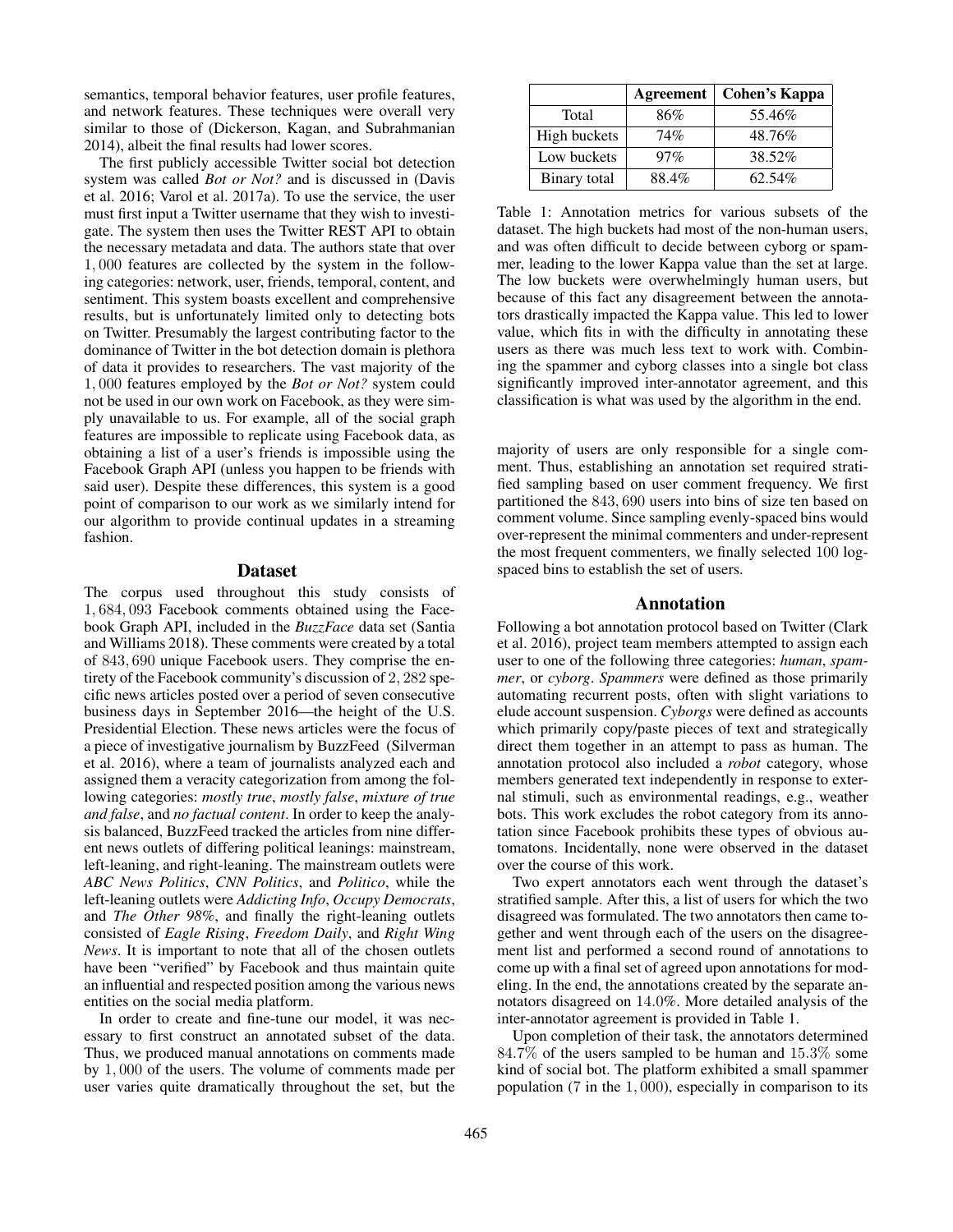cyborgs (146 in the 1, 000). Since differences in volumes between spammers and cyborgs were insufficient to allow for separate detection, this work's modeling proceeds with a simple binary distinction between humans and social bots (of either type). Under this binary distinction, annotator disagreement dropped from 14.0% to 11.6%, resulting in an increased Cohen's Kappa value of 62.54, i.e., while there was some confusion over assignment of bot type, there was less confusion over an account's status as *some* kind of automation. Ultimately, the development of a tool that distinguishes spammers from cyborgs would likely require annotation of a much larger sample.

In the context of the political discussions in this work's data, the key differences observed between the spammers and cyborgs was that of motive and practicality on the Facebook platform. Spammers were few in number. Repeatedly posting a phrase or slogan without being entirely obvious to Facebook's bot prohibition is challenging. Yet, one spammer was found who solely posted the following comment: "Wow." This all contrasted with the cyborgs, who appeared to analyze the content of an article or headline and regurgitate a vague but semi-relevant message, often enticing redirection to an external link. While these behavioral observations are consistent with those made in the protocol's inception on Twitter (Clark et al. 2016) we view the reduced presence of spammers on Facebook to be a result of the platform's prohibition.

Overall, the process of annotation was challenging. For the most active users, there was an ample amount of text for the annotators to analyze. Here the text was first searched for direct repetition of comments—the most obvious type of automated content. Another clue was often the recurrent posting of similar links. An additional helpful indicator was the time-stamp associated with each message. Frequently accounts were observed to have created content—"typed" faster than a human conceivably could.

With fewer comments, classification based on the dataset alone was more difficult for the less active users. However, the dataset (in its originally-accessed form) entailed a user ID of each commenter, and thus in these cases the annotators were able to look up the Facebook profile of the users and analyze their publicly-facing information for signs of automation. The annotators assigned "human" labels to accounts with more complete profiles. For example, profiles with several pictures (of the same person), a regular posting pattern, or having several active friends and family members were consistently labeled human. Alternatively, profiles with only one or two photos and no evidence of close friends or family were reviewed with more suspicion. There is much literature on the topic of how to identify bots and/or fake profiles on social media. Two highly-detailed and informative pieces on the topic which support our methodologies are (Shaffer 2018; Australia 2017). Alas, as Varol et al. put it in the highly influential and seminal (Varol et al. 2017a): "there is no simple set of rules to assess whether an account is human or bot". A difficulty which arises when using data acquired by looking at Facebook profiles is the presence of private profiles. These profiles provide almost no information to users which are not friends with the user in question.

The only data which could be acquired from these profiles included the profile picture, name of the user, and location. The annotators chose to still follow the above-mentioned classification flow, which meant that these users were nearly always determined to be bots due to the lack of information regarding posting pattern, family members, etc. This may have caused a bias in the annotation process had there been a prevalence of private profiles, but only a tiny number of private profiles were encountered. Sometimes the collection of comments made by a user were partially suspicious, and also seeming to be those of a real person, but the user's Facebook profile appeared normal. Other times there were users that showed signs of being a social bot textually, but they too had very normal-looking profiles. In these difficult cases the annotators leaned towards the evidence on the profiles.

While the overall 15.3% social bot population found seems to fit in well with many major assessments of the proportions of automated users versus human users in other social media platforms, such as Twitter (Varol et al. 2017b), it is in fact an overestimate of Facebook's overall social bot presence. Social bots generally post often, and our stratified sample of 1, 000 users was intentionally directed to a hyperposting population. This ensured a dataset having social bot activity sufficiently rich for development. For an analysis of the (much lower) total presence of social bots on Facebook in this work's data, see the Evaluation section and Fig. 2 in the results of the trained model's application.

# EDA and Feature Development

With its close guard on platform data, viability for bot detection software on Facebook depends closely on its ability to work with minimal data. Even when posts and comments are public, the identities of users and their connections are generally not available. Under the current Graph API version (3.2), a page owner or authorized server-to-server application will generally be restricted to obtaining post and comment content, timestamps, and user identities (only in certain circumstances). Thus, this work explores features derived largely from text and timestamps. Exploratory data analysis and consideration of existing research directed our approach to the following measures:

- *average response time*  $(\bar{t})$ : The commentary in Facebook threads follows a very particular structure: users may leave comments on the actual post itself (comments which we have dubbed as *top-level*), or they may leave replies to these top-level comments (which we refer to as *replies*). For any top-level comment except the first in a thread, the response time measures how long it has been since the posting of the previous top-level comment in that thread. In the case that the top-level comment is the first in the thread, we treated the initial news post itself as the previous comment. For any reply aside from the initial reply to a top-level comment, the response time measures how long it has been since the previous reply was made. In the case that a reply is the first on a top-level comment, we treat the parent top-level comment as the previous reply. These are all measured in number of seconds.
- *average comment length*  $(\overline{C})$ : The annotators noticed that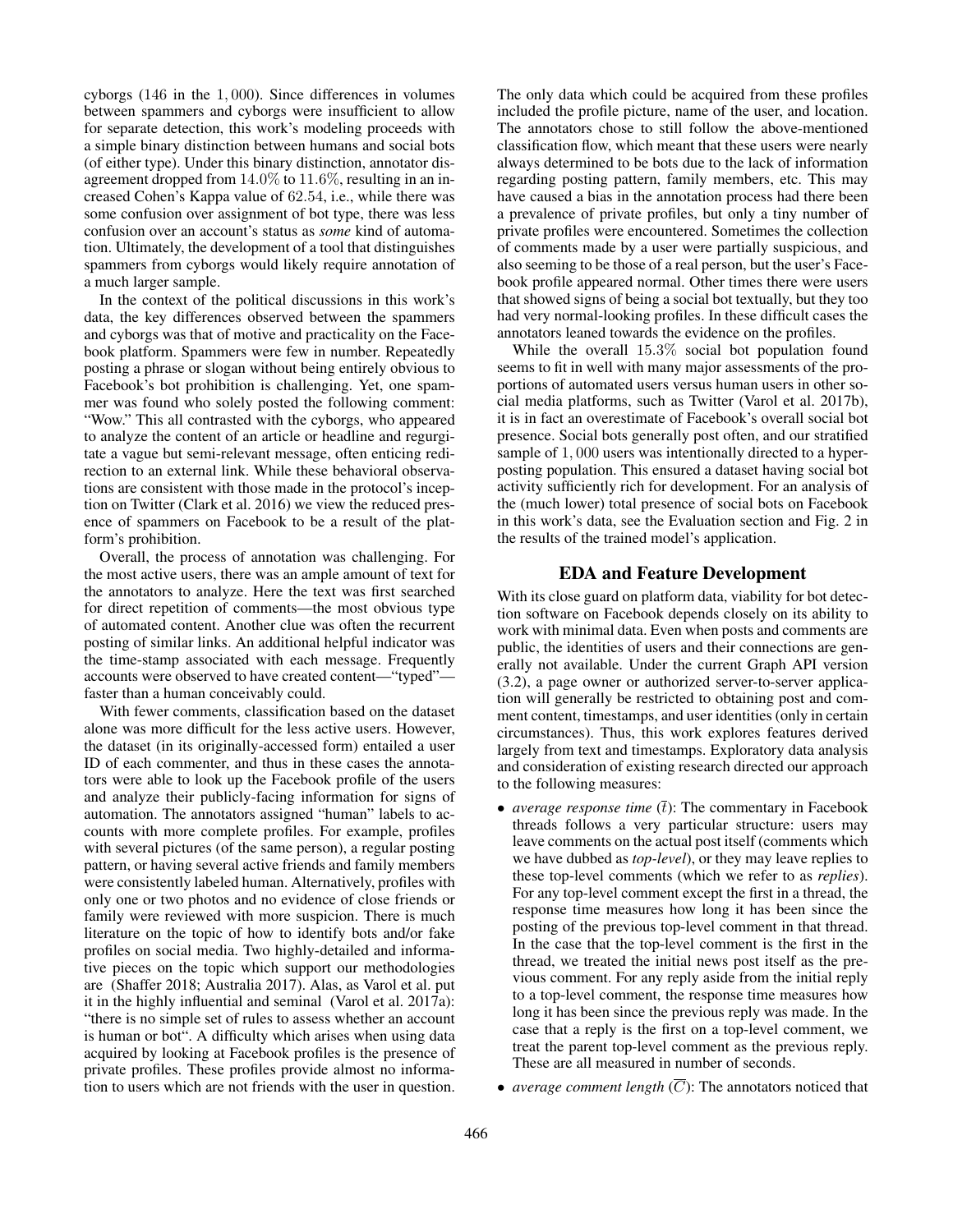

Figure 1: Histograms of the six parameters used in the developed model. Blue distributions represent all users, while red vertical lines represent the values of social bots in these distributions.

users deemed social bots tended to make comments that were long and dense. We decided this may be a useful feature for classification, measuring length by the number of total characters. The only ambiguity here is what to do when the comment in question is just an emoticon. When using the Facebook Graph API to obtain such a comment, the object that returns has an empty string as its message key value. Thus all comments made with only an emoticon were assigned length 0. Perhaps if future versions of the Graph API allow for retrieval of these comments, more detailed analysis may be performed with them.

- *innovation rate*  $(\mu)$ : Known for its regularity as a characterization of human language production, this measure has previously been used with success to detect social bots (Clark et al. 2016) and is based on word occurrence statistics.  $\mu$  parameterizes a model describing the rate at which a human utilizes novel words to convey ideas. The innovation rate is modeled with a negative power law, sometimes referred to as the decay-rate exponent. When a user's content is drawn from multiple sources  $\mu$  characterizes just how "mixed" the content is (Williams et al. 2015), with more mixed content leading to higher values of  $\mu$ .
- *maximum daily comments* (d): This parameter measures

the tendency of an individual to post many comments at once in a cluster. We imagined human users will be unlikely to exhibit large commenting spurts. Pathologically, a bot could be used once or twice to post a massive number of comments, but then rarely ever post again. This activity would not be represented by a simple average of comments made per day. To address this lack of sensitivity, user comments were instead grouped into calendar days to calculate the maximum daily comments.

- *number of links*  $(\ell)$ : Regular expressions were used to search the text of each comment for standard HTTP links. Once these were collected, the average number of links per comment was calculated. For humans these values were quite often zero. Despite being low overall, these numbers were observed to be higher for bots, making  $\ell$ potentially useful as a feature.
- *thread deviation*  $(\overline{\delta_t})$ : We hypothesized that the ebb and flow of the rhythm of human conversation in a single thread might be chaotic, while for bots follow a uniform distribution. To capture this, for each comment, we looked up the thread that it was made in and calculated the average response time of all the comments in the thread. Then we took the difference between the response time of the comment in question and this average—which we called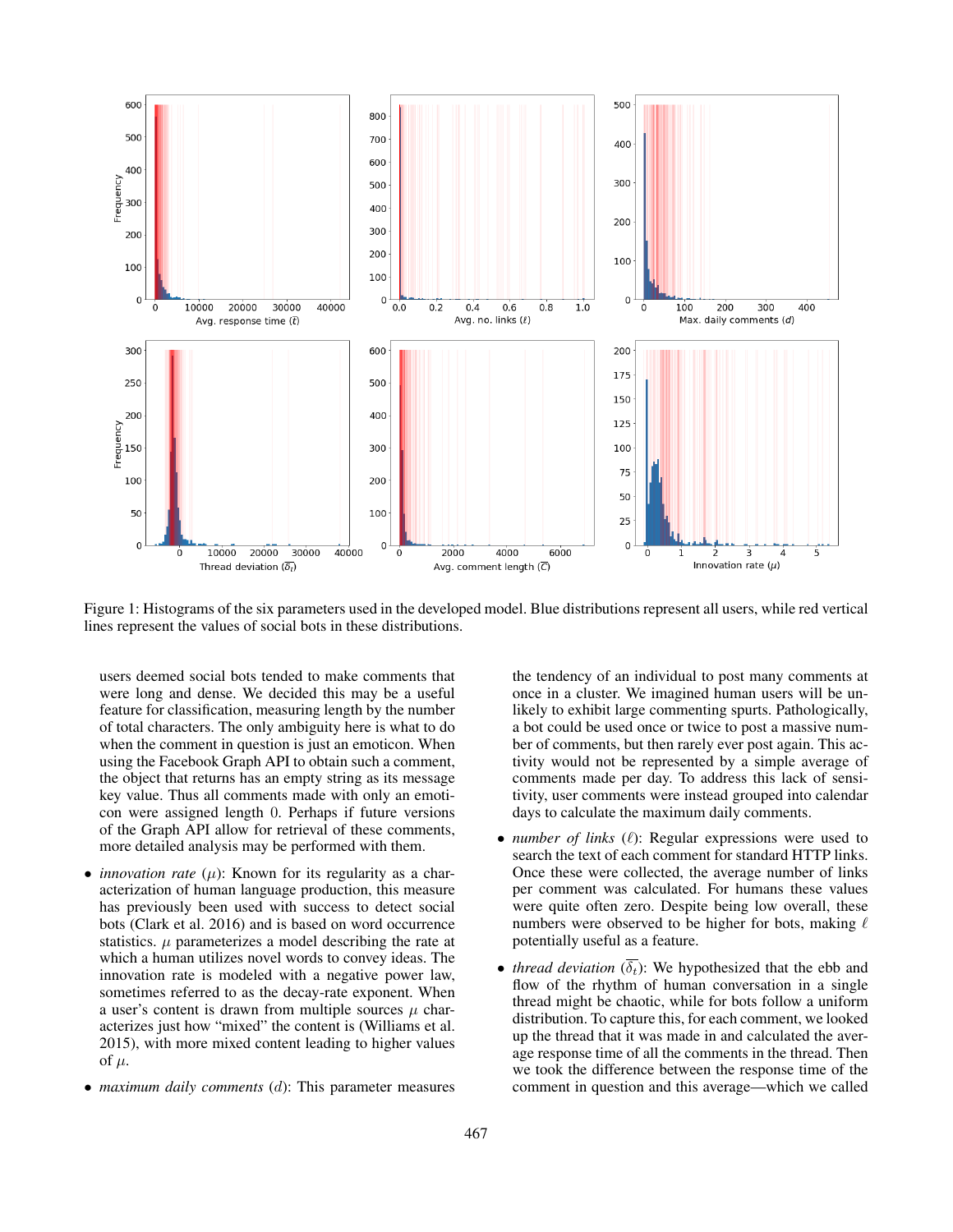the thread deviation.

Fig. 1 shows histograms for each of these features. The average response time  $\bar{t}$  behaved as hypothesized. The mean response time among the humans was 1568.70 seconds while it was 1086.50 among the social bots. It is quite evident from Fig. 1 (top left) that the social bots were heavily clustered near 0. Thus, for our model we took a higher average response time as support for a user being a human. The average number of links  $\ell$  also behaved as we had postulated; the mean number of links posted per comment by humans was 0.0181, while the same figure for the social bots was 0.1467. As can be seen in Fig. 1 (top middle), the social bots are fairly spread out between 0 and 1 unlike the clustering for the average response time. We took frequent posting of links as an indicator for social bots. The maximum daily comments d was another feature that acted as expected. The mean maximum daily comments among the human users was 11.56, while it was 47.85 for the social bots. Looking at Fig. 1 (top right) we see a somewhat different pattern to that of the rate of link posting, with social bots more clustered. We decided thus a high maximum daily comment rate to be an indicator for social bots. The average deviation from the thread mean response time  $\overline{\delta_t}$  had some surprising results. The average value of this feature for the human users was −1501.68 seconds while for social bots it was −693.94 seconds. Thus humans responded much more quickly than the average user on a given thread. Observing Fig. 1 (bottom left), we do see some dense clustering of the bots near the middle of the distribution, making outliers representative of human behavior. The mean comment lengths (Fig. 1 (bottom middle))  $\overline{C}$  appeared to fit our hypotheses well. The overall average for human-generated comments was 89.96, while among social bots it was an incredible 408.75. Thus, longer comment length was taken as an indicator for being a social bot. Finally, the values of  $\mu$  also behaved as expected. The average value of  $\mu$  for the humans was 0.2544, while it was 1.284 for the social bots. Looking at Fig. 1 (bottom right) we observe that the bots were fairly spread out, with the vast majority of them occurring after  $\mu = 0.4$ . Thus, we resolved that any  $\mu$  values within this clustering might be an indicator for a user being a social bot.

### Model

This work is an early step into bot detection on Facebook. More complex modeling would be possible—especially if richer data were more accessible from the platform—but we explore the limits of a simple model based on capture regions. Each feature is a single numeric value for each user. However, we experiment with features in two distinct roles. As can be observed in Fig. 1, each of  $\mu$ , d,  $\ell$ , and  $\overline{C}$  (see the EDA section for descriptions) appear to separate bots (red vertical lines) away from the central range of the full feature distributions. Thus, we leverage them as bot *indicators*. Through similar observation we note that  $\bar{t}$  and its variant,  $\overline{\delta_t}$ , appear to cluster bots tightly, with the overall distributions having higher variation. So, while this second group of features would be inadequate for indicating bots with reasonable precision, bot-anomalous values could be leveraged

to prevent the model from making some false positives, if implemented as *circuit breakers*. Features referred to as *indicators* are strictly used to identify bots, while the *circuit breaker* features are used to identify a user as a human with the highest priority. No matter how many indicator features show us that a user should be classified as a bot, if a single circuit breaker feature tells us that the user is human, then the user will be classified as a human.

For each indicator  $I$ , we define a capture region  $r_I$ , of positive (bot) prediction as the compliment of an interval centered on the training set's human-average feature value  $\overline{I}$ , for some tuned window size,  $\Delta_{I}$ . In other words, a user is predicted as positive if its indicator value  $I$ , falls outside of  $r_I = [\overline{I} - \Delta_I, \overline{I} + \Delta_I]$  for any I.

This indication method is equivalent to that used in (Clark et al. 2016), which produced favorable classification performance. However, we seek to use the identified circuit breakers to boost precision and further improve the model. So, as a natural extension of the capture-region framework, we define an exclusion region of negative (human) prediction, for each circuit breaker B. An exclusion region  $r_B$ , is centered on the average feature value for the bots in the training set  $\overline{B}$ , for some tuned window size  $\Delta_B$ . So, if  $I \notin r_I$  for any I, a positive prediction is imminent, and the circuit breakers are checked, whereupon if  $B \notin r_B$  for any B, the positive prediction is ignored and left as negative.

## Experimental Design

The assessment of a user's status hinges upon the measurement of our four indicators and two circuit breakers. However, many of these features are highly dependent on the number of comments made by the user by the time of assessment. In a streaming classification context, we expect more and more content to become available. So, for all experiments we tune five separate values of each parameter one for each quintile of users, according to the distribution of number of comments made. In addition to the expectation for model agility, this aspect also allows for the model to be re-applied to a user's data to update its evaluation as data accrues. Thus, all together, our most complex model relies upon four capture and two exclusion regions for each of five groups, i.e., a total of 30 features.

We designed a 10-fold cross validation training scheme with the objective of learning optimal window sizes for each feature, in models defined by various combinations of indicators and circuit breakers. Training was conducted on a randomly-selected 50% of the annotated users, with the other 50% set aside as a blind test set. Window sizes for each indicator were optimized with all combinations of one, two, and no circuit breakers. Four final experiments (one for each circuit-breaker combination) were conducted with *all* indicators present.

Since full parameter scans are not feasible (due to massive computational cost) we explored feature spaces via random sampling. In particular, for each of 10 permutations of a parameter-optimization order (we perform optimization on each parameter one at a time, and we refer to the order in which we perform this as parameter-optimization order),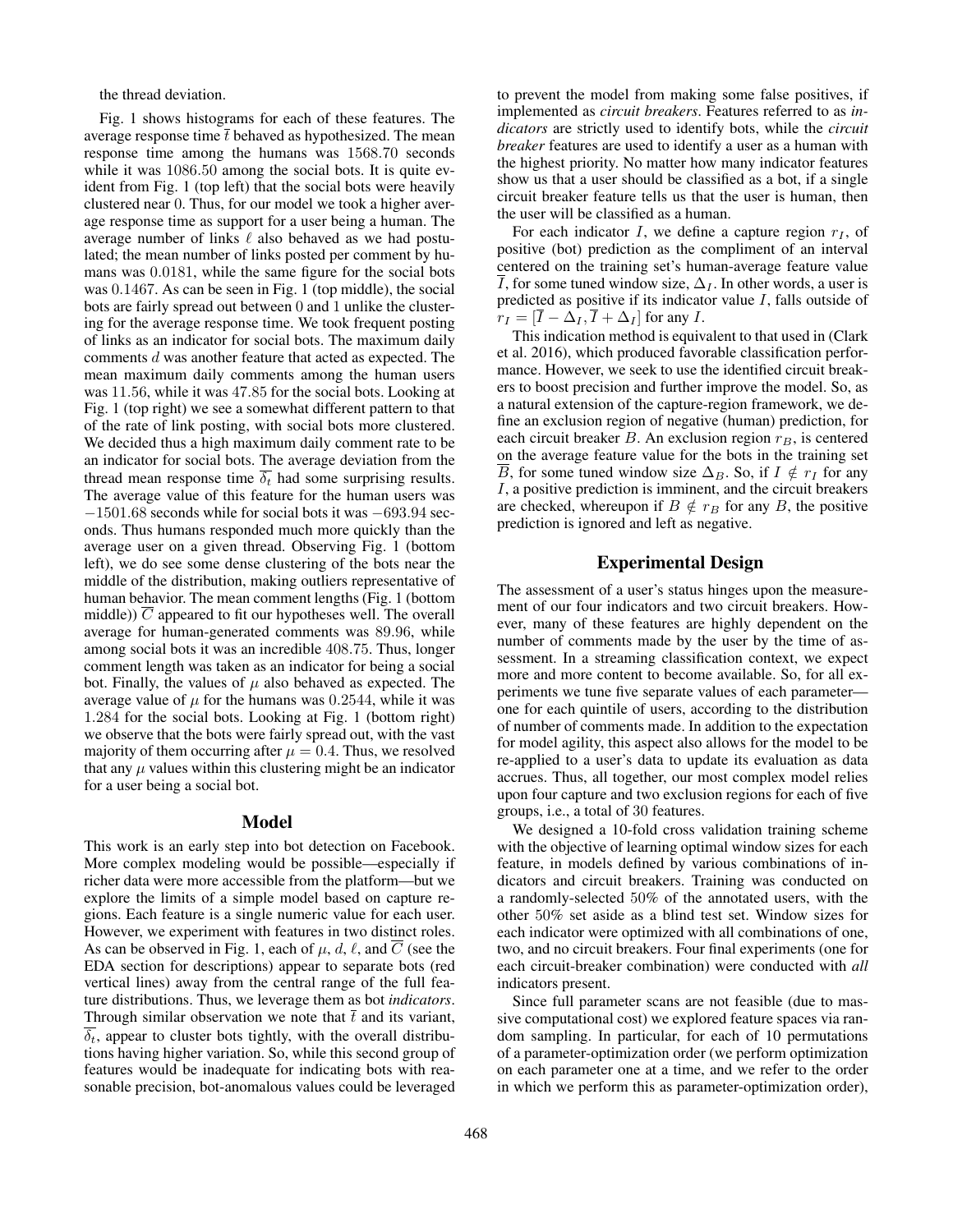| Tf-idf baselines                   |               |               |               |  |  |
|------------------------------------|---------------|---------------|---------------|--|--|
|                                    | P             | R             | ${\bf F}_1$   |  |  |
| $NB-M$                             | 70.63(57.63)  | 49.66 (32.96) | 58.32 (41.94) |  |  |
| $NB-B$                             | 46.22(37.1)   | 42.47 (43.5)  | 44.27 (40.05) |  |  |
| <b>SVM</b>                         | 65.71 (54.32) | 25.4(8.65)    | 36.64 (14.92) |  |  |
| <b>Extracted feature baselines</b> |               |               |               |  |  |
|                                    |               | R             | ${\bf F}_1$   |  |  |
| $RF-G$                             | 74.08 (72.1)  | 50.44(50.13)  | 60.02(59.14)  |  |  |
| <b>SVM</b>                         | 35.13 (48.01) | 46.01 (40.65) | 39.84 (44.03) |  |  |
| $RF-E$                             | 76.83(75.64)  | 50.83(48.27)  | 61.18(58.94)  |  |  |
| <b>DTree</b>                       | 55.63 (61.82) | 56.98 (56.17) | 56.3 (58.86)  |  |  |

Table 2: Classification performance for both extracted feature and tf-idf based baselines for both user- and page-level (parentheticals) scenarios.

we checked 100 randomly selected feature-specific windowsizes from 1, 000 evenly-spaced grid points in the range of a given parameter's values. The collection of window-size parameters that produced the best evaluation metric score on a fold's 10% held-out users determined its best tuned model. The mean of the best parameters for each fold was used to produce a finalized model, which was applied to the held out 50% of users set aside as a blind test set. The evaluation results from the finalized model on the blind test set are those reported in this work. Finally, each model was crossvalidated twice with parameters optimized according to the  $F_1$  and  $F_{0.5}$  metrics, where the latter was used to produce precision boosted models.

As originally conceived in (Clark et al. 2016), this work's model was applied to the entire collection of comments made by a user. However, following our original data collection Facebook modified their API and access to their data. So, while we were originally able to access the target data public page content for arbitrary pages with user comments and identities—these data will now only be accessible with page owner authorization. Thus, if page owners apply our tools they will only have access to user comments and identities on their pages. For this real-world implementation case we refine the project's 1, 000 annotated users to a collection of just over 1, 500 user-page posting histories. A user-page posting history refers to a record of a specific user posting a specific page. Thus, a user posting on two different pages would result in two separate user-page posting histories. We refer to the original model evaluation and tuning as the *userlevel experiment* (on 1, 000) and this second one as the *pagelevel experiment*. While the user-level experiment produces a model that would require authorization from many page owners to track user behaviors across pages, the page-level experiment produces a model that can be easily applied to data from only a single page, i.e., with a single page owner's authorization, making the page-level work crucial for any early commercial implementation.

# Baselines

Several conventional machine learning systems were utilized for two types of baseline systems—those using textbased features and those leveraging our extracted numeric features. The goal of developing these systems was to obtain a good estimation of the capabilities of available tools for the Facebook bot detection task. We used the Scikit-learn library (Pedregosa et al. 2011) for each of these standard algorithms.

For text-based classification, we used the standard Term Frequency-Inverse Document Frequency (tf-idf) weighting for word frequencies. These tf-idf features were computed by combining all comments posted by a given user (or given user in a page in page-level experiments) into a single document.

Tf-idf classification experiments were run using 3 algorithms: Bernoulli Naïve Bayes (NB-B), Multinomial Naïve Bayes (NB-M), and Linear Support Vector Machine (SVM). For the NB classifiers, we set  $\alpha = 0.01$ . For the SVM, we used the  $\ell_1$  norm penalty and a  $10^{-3}$  stopping criteria tolerance for feature selection, and the  $\ell_2$  norm penalty and a 10<sup>−</sup><sup>4</sup> tolerance for classification.

We took the mean of the results from 5 different random 10-fold cross validation experiments, splitting the annotated users (or user-page combinations) into training (50%) and blind test (50%) sets. Among the 3 tf-idf classifiers, Multinomial Naïve Bayes performed best in both the user- and page-level analysis, with average  $F_1$  scores of 58.32 and 41.94, respectively. The performance of tf-idf based classifiers is listed in Tab. 2.

For the extracted features, we trained entropy and Gini coefficient optimized random forest classifiers (E-RF and G-RF), a decision tree (DTree) classifier, and a linear SVM classifier. For the SVM, we used the  $\ell_2$  norm penalty and a 10<sup>-4</sup> tolerance for stopping criteria. The results are listed in Table 2, with the random forest classifiers demonstrating the best performance numbers at both the user (RF-G:  $F_1 =$ 59.14) and page levels (RF-E:  $F_1 = 61.18$ ).

## Evaluation and Discussion

Our model's results in application to the the dataset's blind test set users (50%) are recorded in Tab. 3 in descending order of  $F_1$  score. Ultimately, by this measure the user-level model incorporating all indicators, but only one breaker,  $\overline{\delta_t}$ , proved best. The resulting performance of this model:  $(P, R, F_1) \approx (80.6, 64.29, 71.52)$  functioned quite well, beating the best baseline (random forest) by more than 10  $F_1$  points.

Reviewing Tab. 3 we note several important observations about the relative impacts of the features. The application of circuit breakers appeared to affect the expected impact of increased precision only in the user-level experiments. Excluding  $\overline{\delta_t}$  resulted in an  $F_1$  drop of 4.5 points from the best model, with precision notably 15% lower. However, both of the best page-level models utilized no circuit breakers, with the best precision-enhanced page-level model utilizing only  $\mu$ . In general, the page-level models appeared to not be helped by the circuit breakers, and made better use of  $\bar{t}$  than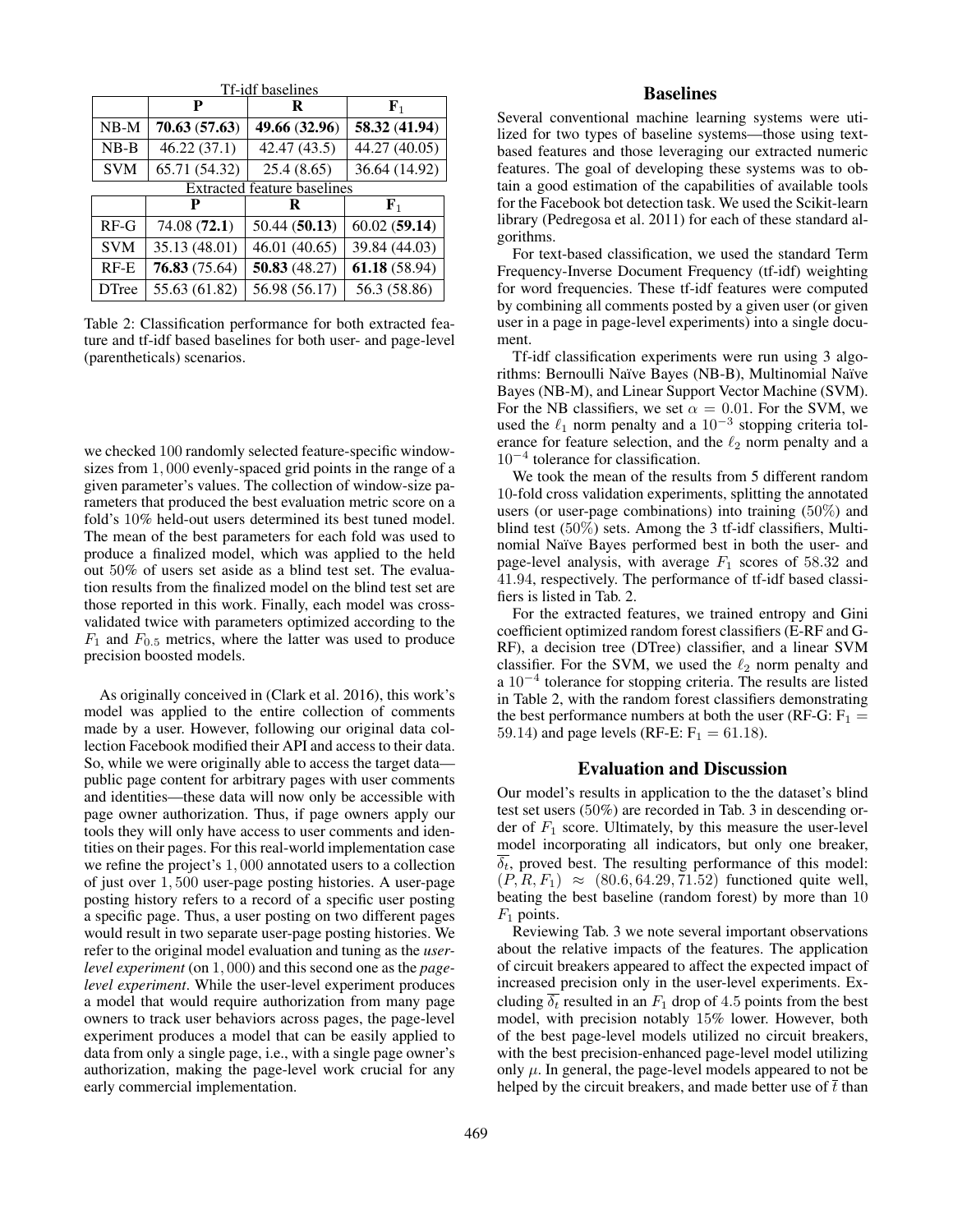Optimization over F<sup>1</sup>

| I                                      | B                        | P                           | $\sim$ punnement over $\bm{1}$<br>R | $\mathbf{F}_1$                 |  |  |
|----------------------------------------|--------------------------|-----------------------------|-------------------------------------|--------------------------------|--|--|
| $\ast$                                 | $\overline{\phantom{0}}$ | 75.4(65.17)                 | 63.76(69.05)                        | 69.09 (67.05)                  |  |  |
| $\mu$                                  |                          | 70.87 (75.36)               | 60.4(61.9)                          | 65.22 (67.97)                  |  |  |
| $\ast$                                 | $\overline{t}$           | 71.54 (72.97)               | 59.06 (64.29)                       | 64.71 (68.35)                  |  |  |
| $\mu$                                  | $\bar{t}$                | 70.49 (76.56)               | 57.72 (58.33)                       | 63.47 (66.22)                  |  |  |
| $\ast$                                 | $\overline{\delta_t}$    | 76.29(80.6)                 | 49.66 (64.29)                       | 60.16 (71.52)                  |  |  |
| $\mu$                                  | $\delta_t$               | 75.0 (80.36)                | 48.32 (53.57)                       | 58.78 (64.29)                  |  |  |
| $\ast$                                 | $\ast$                   | 75.0 (80.0)                 | 48.32 (61.9)                        | 58.78 (69.8)                   |  |  |
| $\mu$                                  | $\ast$                   | 73.47 (73.53)               | 48.32 (59.52)                       | $\overline{58.3}$ (65.79)      |  |  |
| $\overline{C}$                         | $\bar{t}$                | 54.04 (60.82)               | 58.39 (70.24)                       | 56.13 (65.19)                  |  |  |
| $\overline{C}$                         | $\overline{a}$           | 50.83 (58.49)               | 61.74 (73.81)                       | 55.76 (65.26)                  |  |  |
| $\overline{C}$                         | $\overline{\delta_t}$    | 50.97 (63.1)                | 53.02 (63.1)                        | 51.97 (63.1)                   |  |  |
| $\overline{\overline{C}}$              | $\ast$                   | 51.33 (63.64)               | 51.68 (66.67)                       | 51.51(65.12)                   |  |  |
| $\ell$                                 |                          | 46.95 (60.58)               | 51.68 (75.0)                        | 49.2 (67.02)                   |  |  |
| $\ell$                                 | $\bar{t}$                | 47.97 (61.29)               | 47.65 (67.86)                       | 47.81 (64.41)                  |  |  |
| $\ell$                                 | $\overline{\delta_t}$    | 48.2 (60.47)                | 44.97 (61.9)                        | 46.53 (61.18)                  |  |  |
| $\ell$                                 | $\ast$                   | 48.12 (58.89)               | 42.95 (63.1)                        | 45.39 (60.92)                  |  |  |
| $\boldsymbol{d}$                       |                          | 41.95 (58.06)               | 48.99 (64.29)                       | 45.2 (61.02)                   |  |  |
| $\boldsymbol{d}$                       | $\delta_t$               | 45.83 (62.82)               | 44.3 (58.33)                        | 45.05 (60.49)                  |  |  |
| $\boldsymbol{d}$                       | $\boldsymbol{t}$         | 42.11(57.95)                | 48.32(60.71)                        | 45.0(59.3)                     |  |  |
| $_{d}$                                 | $\ast$                   | 42.41 (64.0)                | 44.97 (57.14)                       | 43.65 (60.38)                  |  |  |
| Optimization over $\overline{F_{0.5}}$ |                          |                             |                                     |                                |  |  |
|                                        |                          |                             |                                     |                                |  |  |
| I                                      | B                        | P                           | R                                   | ${\bf F}_1$                    |  |  |
| $\ast$                                 |                          | 80.0 (69.57)                | 53.69 (57.14)                       | 64.26 (62.75)                  |  |  |
| $\mu$                                  |                          | 81.25 (78.57)               | 52.35 (52.38)                       | 63.67 (62.86)                  |  |  |
| $\ast$                                 | $\bar{t}$                | 77.78 (78.57)               | 51.68 (52.38)                       | 62.1 (62.86)                   |  |  |
| $\mu$                                  | $\bar{t}$                | 81.32 (81.48)               | 49.66 (52.38)                       | 61.67 (63.77)                  |  |  |
| $\mu$                                  | $\ast$                   | 84.93 (83.33)               | 41.61 (47.62)                       | 55.86 (60.61)                  |  |  |
| $\ast$                                 | $\ast$                   | 79.75 (77.08)               | 42.28 (44.05)                       | 55.26 (56.06)                  |  |  |
| $\mu$                                  | $\delta_t$               | 83.33 (89.36)               | 40.27(50.0)                         | 54.3 (64.12)                   |  |  |
| $\ast$                                 | $\delta_t$               | 78.57 (81.4)                | 36.91 (41.67)                       | 50.23 (55.12)                  |  |  |
| $\overline{C}$                         |                          | 79.03 (73.53)               | 32.89 (29.76)                       | 46.45 (42.37)                  |  |  |
| $\overline{C}$                         | $\ast$                   | 69.44 (74.36)               | 33.56 (34.52)                       | 45.25 (47.15)                  |  |  |
| $\boldsymbol{d}$                       | -                        | 44.12 (60.61)               | 40.27 (23.81)                       | 42.11 (34.19)                  |  |  |
| $\overline{C}$                         | $\overline{t}$           | 76.79 (72.73)               | 28.86 (28.57)                       | 41.95 (41.03)                  |  |  |
| $\boldsymbol{d}$                       | $\bar{t}$                | 46.55 (65.71)               | 36.24 (27.38)                       | 40.75 (38.66)                  |  |  |
| $\boldsymbol{d}$                       | $\ast$                   | 45.87 (64.52)               | 33.56 (23.81)                       | 38.76 (34.78)                  |  |  |
| $\boldsymbol{d}$                       | $\bar{\delta}_t$         | 45.05 (66.67)               | 33.56 (21.43)                       | 38.46 (32.43)                  |  |  |
| $\overline{C}$                         | $\overline{\delta_t}$    | 70.91 (71.88)               | 26.17 (27.38)                       | 38.24 (39.66)                  |  |  |
| $\overline{\ell}$                      | $\overline{a}$           | 62.5 (60.78)                | 13.42 (73.81)                       | 22.1 (66.67)                   |  |  |
| $\ell$                                 | $\overline{\delta_t}$    | 65.52 (60.67)               | 12.75 (64.29)                       | 21.35 (62.43)                  |  |  |
| $\ell$<br>$\ell$                       | $*$<br>$\bar{t}$         | 72.0 (61.63)<br>62.07(62.5) | 12.08(63.1)<br>12.08 (65.48)        | 20.69 (62.35)<br>20.22 (63.95) |  |  |

Table 3: Cross-validated performance for the mean-centered classifier optimized over  $F_1$  and  $F_{0.5}$  (boosting precision) for several configurations of indicators (I) and circuit breakers (B). Here, "∗" refers to all and "-" refers to none. Precision (P), recall (R), and  $\mathbf{F}_1$  scores are reported as percentages from the blind, held-out test set. Parenthetical numbers refer to the user-level experiments, while the main percentages refer to the page-level experiments and have  $F_1$  values sorting the tables from high to low. Best models according to optimization metrics are highlighted in bold.



Figure 2: Box plots depicting the percentage of annotated users labeled as social bots present in the commentary threads by (left) media outlet political orientation category and (right) BuzzFeed's veracity annotation category. Outliers are removed so as to allow focus on the comparison of the distributions.

 $\overline{\delta_t}$ , raising the possibility that  $\overline{\delta_t}$ 's precision-enhancing value is only accessible with comprehensive data on user posting patterns. Comparing the best  $F_1$ -optimized user-level model (all indicators using  $\overline{\delta_t}$ ) to its counterpart using  $\overline{t}$ , we see an increase of about 8 precision points for using  $\overline{\delta_t}$  over  $\overline{t}$ .

A logical next step in examining our results was the application of our model to the complete dataset. Doing so, our algorithm's application yielded a "bot rate" of 0.06% overall. While this may seem minuscule compared to the most commonly accepted estimates for the same such statistic on Twitter—detailed in (Varol et al. 2017b)—of between 9% and 15% of users being social bots, there is a key difference between Twitter and Facebook. Twitter does not explicitly disallow bots on their platform, while Facebook goes to great lengths to ensure profiles represent actual people. Since Twitter's bot policy is far more lax, the average user can expect to encounter a significant number of automated profiles. Facebook specifically forbids bots to operate on the network, and thus the mere existence of them is an act of deception. Additionally, as stated above, more and more people are getting their daily news from Facebook, and Facebook is arguably more visible to the average user than Twitter is, which makes even the smallest social bot population on Facebook a troubling discovery.

To explore the existence of bot commenting trends we examined the data through the lens of BuzzFeed's post veracity ratings and news outlet political categorization. Trends can be observed by viewing box plots of the threads in Fig. 2, which are quantified by the ratios of comments made by detected social bots in each. The majority of the bot content appears to be focused on *mostly true* rated posts emerg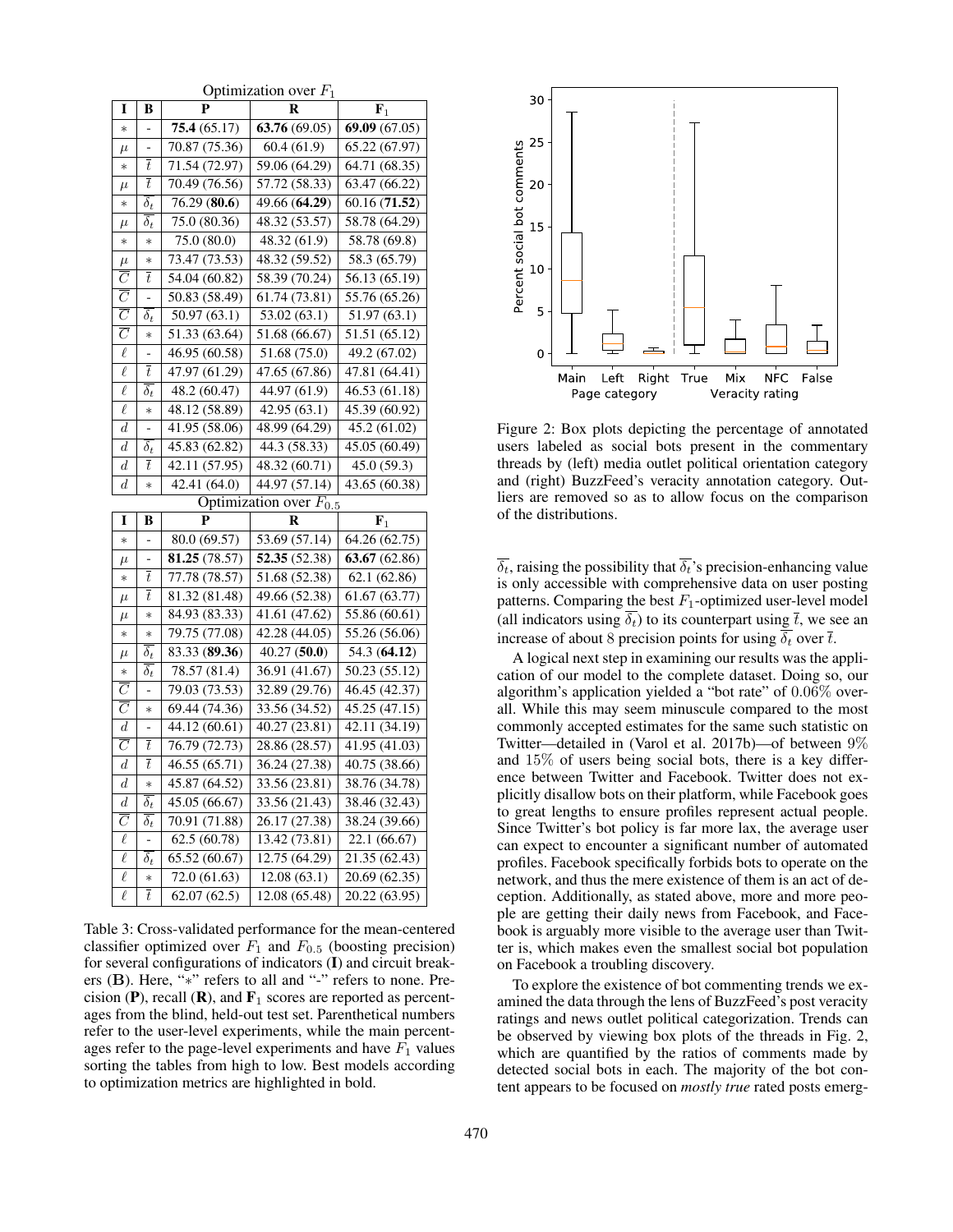ing from pages categorized as mainstream. These results show that threads near the median exhibited bot-produced content at a rate of 10% in these page/post contexts. It is particularly alarming to find elevated percentages on posts with the *mostly true* rating made by mainstream-categorized pages, as these contexts received the most attention in the dataset (Santia and Williams 2018).

Observing these commenting trends in Fig. 2, we also note some contrast with the findings of other social bot research. Shao et al. found in (Shao et al. 2017) that social bots on Twitter seem to mostly focus on sharing content from outlets with very low credibility. On the other hand, Vosoughi et al. (Vosoughi, Roy, and Aral 2018) also examined the spread of false news on Twitter and determined that false and true news are spread by bots at the same rate. They argue that false news is actually spread more often by humans than by bots. However, our results do not analyze the agendas of the social bots (or humans) being detected. So, work analyzing sentiment and social support levels will potentially constitute important future directions. Clearly, there is much work to be done in this domain, and understanding how bots contribute to the spread of information remains an important avenue for future research.

A significant result of this work is the data annotation and subsequent observation of social bot prevalence across the news outlets and information veracity categories. These ground-truth observations hint at the potential targeted nature of social bot application towards reliable content on mainstream news outlets during the height of the 2016 U.S. Presidential Election. Thus, the content being targeted by social bots may be less focused on misinformation, at least directly. Instead, the larger portion of social bot activity in the dataset was directed towards more truthful posts, opening the possibility for their primary strategy being oriented towards undermining truth. Investigating the validity of this hypothesis must be the subject of further investigation, but these results warrant such work. The large-scale application of our classifier to Facebook's comment threads both going back in time and now, streaming, into the future will be an important step forward towards understanding how information is being manipulated online.

### Limitations

During the completion of this work Facebook modified a number of their data access and app development policies. Originally and as conceived, anyone with a Facebook account would have been able to utilize our software to monitor social bots on any public Facebook page for their own benefit. Under the present policies, third party applications must 1) request the right to collect public page data from the platform and 2) obtain authorization from each account owner who wishes to monitor the bots on their page. So while any current utilization of our software will require direct implementation by Facebook page owners (page-level models), our software's passage through the platform's app review process will allow our implementation of (user-level) models in a server-to-server application requiring only authorization by the page owners who wish to utilize our tools. While these use cases currently exist, the one originally conceived—allowing any Facebook user to clarify the social bots on any public page—will not be possible under the current conditions. Perhaps as the platform's in-house mitigation efforts continue and their data access policies continue to change, it will be possible for our work on social bots to be extended to user-facing tools. It is also important to note that the data used to train and test the model was strictly from a small set of Facebook news pages, and as such it may take more work and data to generalize the model to Facebook conversations at large.

#### References

Abokhodair, N.; Yoo, D.; and McDonald, D. W. 2015. Dissecting a social botnet: Growth, content and influence in twitter. In *Proceedings of the 18th ACM Conference on Computer Supported Cooperative Work & Social Computing*, 839–851. ACM.

Australia, C. 2017. How to spot a fake facebook account. *McAfee*.

Boshmaf, Y.; Beznosov, K.; and Ripeanu, M. 2013. Graph-based sybil detection in social and information systems. In *Advances in Social Networks Analysis and Mining (ASONAM), 2013 IEEE/ACM International Conference on*, 466–473. IEEE.

Chowdhury, S.; Khanzadeh, M.; Akula, R.; Zhang, F.; Zhang, S.; Medal, H.; Marufuzzaman, M.; and Bian, L. 2017. Botnet detection using graph-based feature clustering. *Journal of Big Data* 4(1):14.

Chu, Z.; Gianvecchio, S.; Wang, H.; and Jajodia, S. 2010. Who is tweeting on twitter: human, bot, or cyborg? In *Proceedings of the 26th annual computer security applications conference*, 21–30. ACM.

Clark, E. M.; Williams, J. R.; Jones, C. A.; Galbraith, R. A.; Danforth, C. M.; and Dodds, P. S. 2016. Sifting robotic from organic text: a natural language approach for detecting automation on twitter. *Journal of Computational Science* 16:1–7.

Davis, C. A.; Varol, O.; Ferrara, E.; Flammini, A.; and Menczer, F. 2016. Botornot: A system to evaluate social bots. In *Proceedings of the 25th International Conference Companion on World Wide Web*, 273–274. International World Wide Web Conferences Steering Committee.

Dickerson, J. P.; Kagan, V.; and Subrahmanian, V. 2014. Using sentiment to detect bots on twitter: Are humans more opinionated than bots? In *Advances in Social Networks Analysis and Mining (ASONAM), 2014 IEEE/ACM International Conference on*, 620–627. IEEE.

Ferrara, E.; Varol, O.; Davis, C.; Menczer, F.; and Flammini, A. 2016. The rise of social bots. *Communications of the ACM* 59(7):96–104.

Gottfried, J., and Shearer, E. 2016. News use across social media platforms 2016.

Howard, P. N.; Kollanyi, B.; and Woolley, S. 2016. Bots and automation over twitter during the us election. *Computational Propaganda Project: Working Paper Series*.